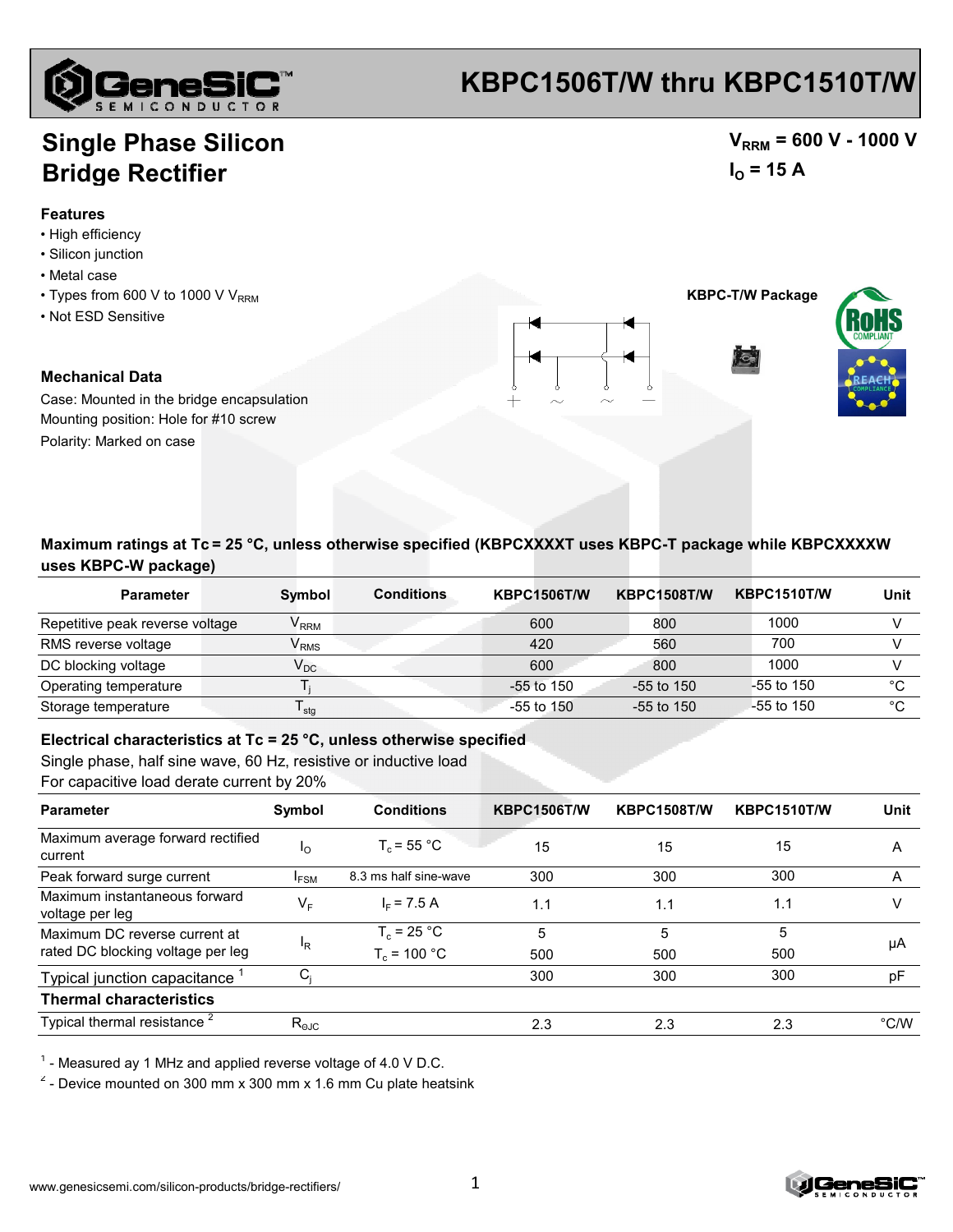

# **KBPC1506T/W thru KBPC1510T/W**









FIG.5- TYPICAL REVERSE CHARACTERISTICS